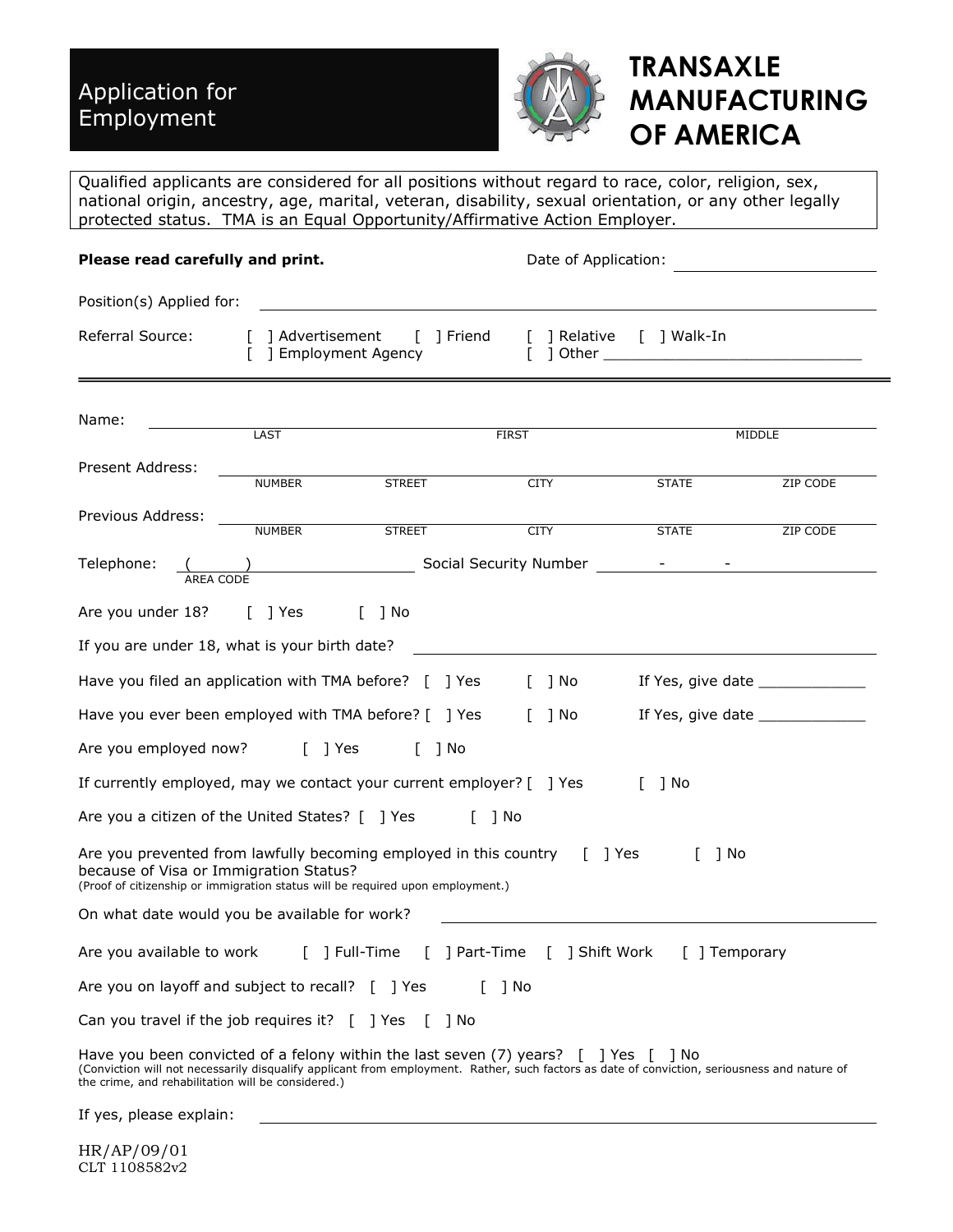## **Employment Experience**

List present or most recent job first. You may include volunteer activities if you choose to do so.

| $\mathbf{1}$            | Employer           | Telephone |          | Dates Employed |                |
|-------------------------|--------------------|-----------|----------|----------------|----------------|
|                         |                    |           | From     | To             | Work Performed |
|                         | Address            |           |          |                |                |
|                         | Job Title          |           | Hourly   | Rate           |                |
|                         |                    |           | Starting | Final          |                |
|                         | Supervisor         | Title     |          |                |                |
|                         | Reason for Leaving |           |          |                |                |
| $\overline{\mathbf{2}}$ | Employer           | Telephone |          | Dates Employed |                |
|                         |                    | $($ $)$   | From     | To             | Work Performed |
|                         | Address            |           |          |                |                |
|                         | Job Title          |           | Hourly   | Rate           |                |
|                         |                    |           | Starting | Final          |                |
|                         | Supervisor         | Title     |          |                |                |
|                         | Reason for Leaving |           |          |                |                |
| 3                       | Employer           | Telephone |          | Dates Employed |                |
|                         |                    | (         | From     | To             | Work Performed |
|                         | Address            |           |          |                |                |
|                         | Job Title          |           | Hourly   | Rate           |                |
|                         |                    |           | Starting | Final          |                |
|                         | Supervisor         | Title     |          |                |                |
|                         | Reason for Leaving |           |          |                |                |
| $\boldsymbol{4}$        | Employer           | Telephone |          | Dates Employed |                |
|                         |                    |           | From     | To             | Work Performed |
|                         | Address            |           |          |                |                |
|                         | Job Title          |           | Hourly   | Rate           |                |
|                         |                    |           | Starting | Final          |                |
|                         | Supervisor         | Title     |          |                |                |
|                         |                    |           |          |                |                |
|                         | Reason for Leaving |           |          |                |                |

If you need additional space, please continue on a separate sheet of paper.

#### **Special Skills and Qualifications:**

Summarize special skills and qualifications acquired from employment or other experience: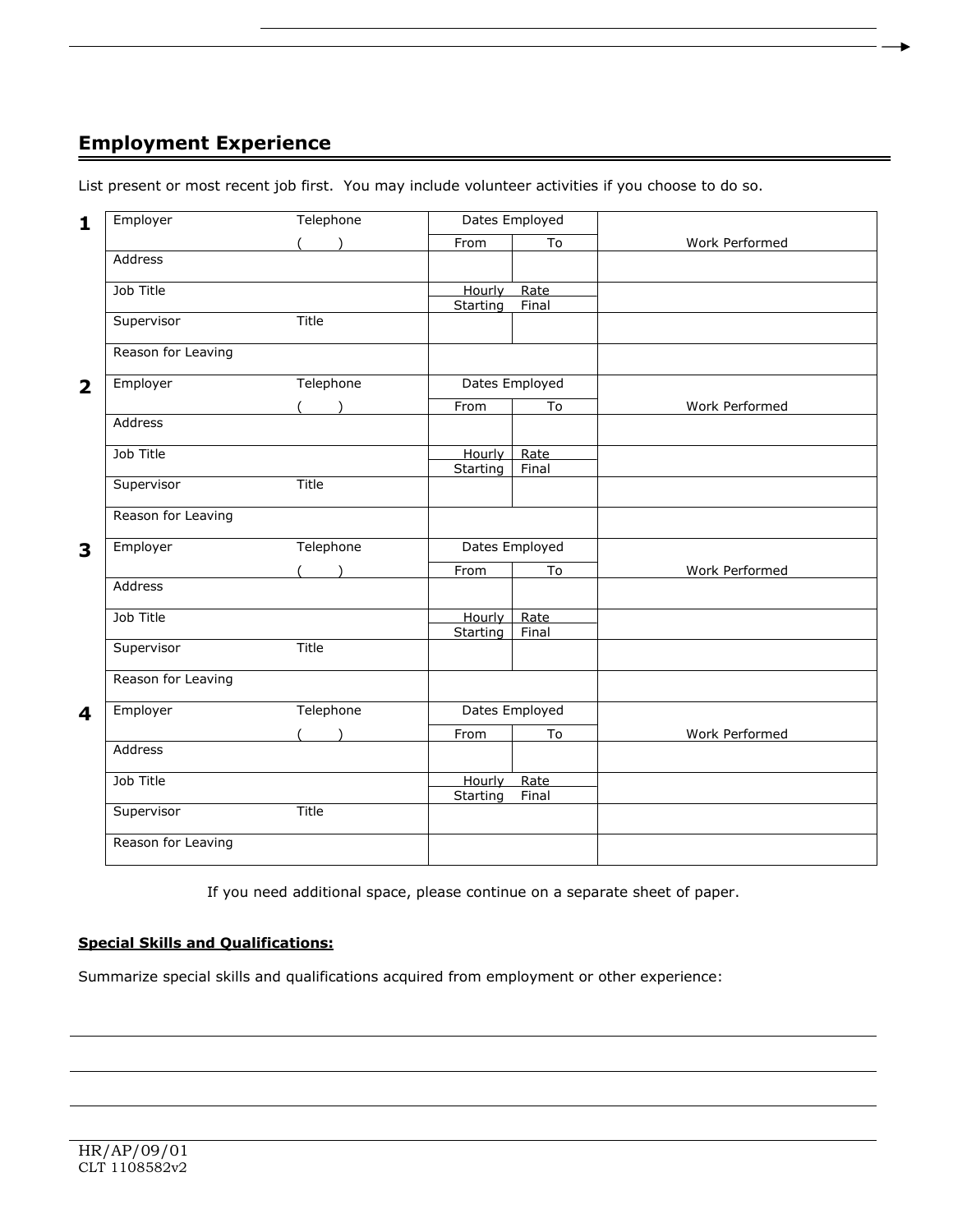List professional, trade, business or civic activities and offices held:

Give name, address and telephone number of three references who are not related to you and are not previous employers:

### **Education**

|                                                                                                     | Elementary |   |   |                |   | High |    |    |    | College/University | Graduate/Professional |   |                |  |               |   |   |
|-----------------------------------------------------------------------------------------------------|------------|---|---|----------------|---|------|----|----|----|--------------------|-----------------------|---|----------------|--|---------------|---|---|
| School Name                                                                                         |            |   |   |                |   |      |    |    |    |                    |                       |   |                |  |               |   |   |
| Years<br>Completed (circle)                                                                         | 4          | 5 | 6 | $\overline{7}$ | 8 | 9    | 10 | 11 | 12 |                    | $\mathcal{P}$         | 3 | $\overline{4}$ |  | $\mathcal{P}$ | 3 | 4 |
| Diploma/Degree                                                                                      |            |   |   |                |   |      |    |    |    |                    |                       |   |                |  |               |   |   |
| Describe Course of<br>Study:                                                                        |            |   |   |                |   |      |    |    |    |                    |                       |   |                |  |               |   |   |
| Describe Specialized<br>Training, Apprentice-<br>ship, Skills, and Extra-<br>Curricular Activities. |            |   |   |                |   |      |    |    |    |                    |                       |   |                |  |               |   |   |

Academic Honors, Prizes or Awards Received:

State any additional information you feel may be helpful to us in considering your application: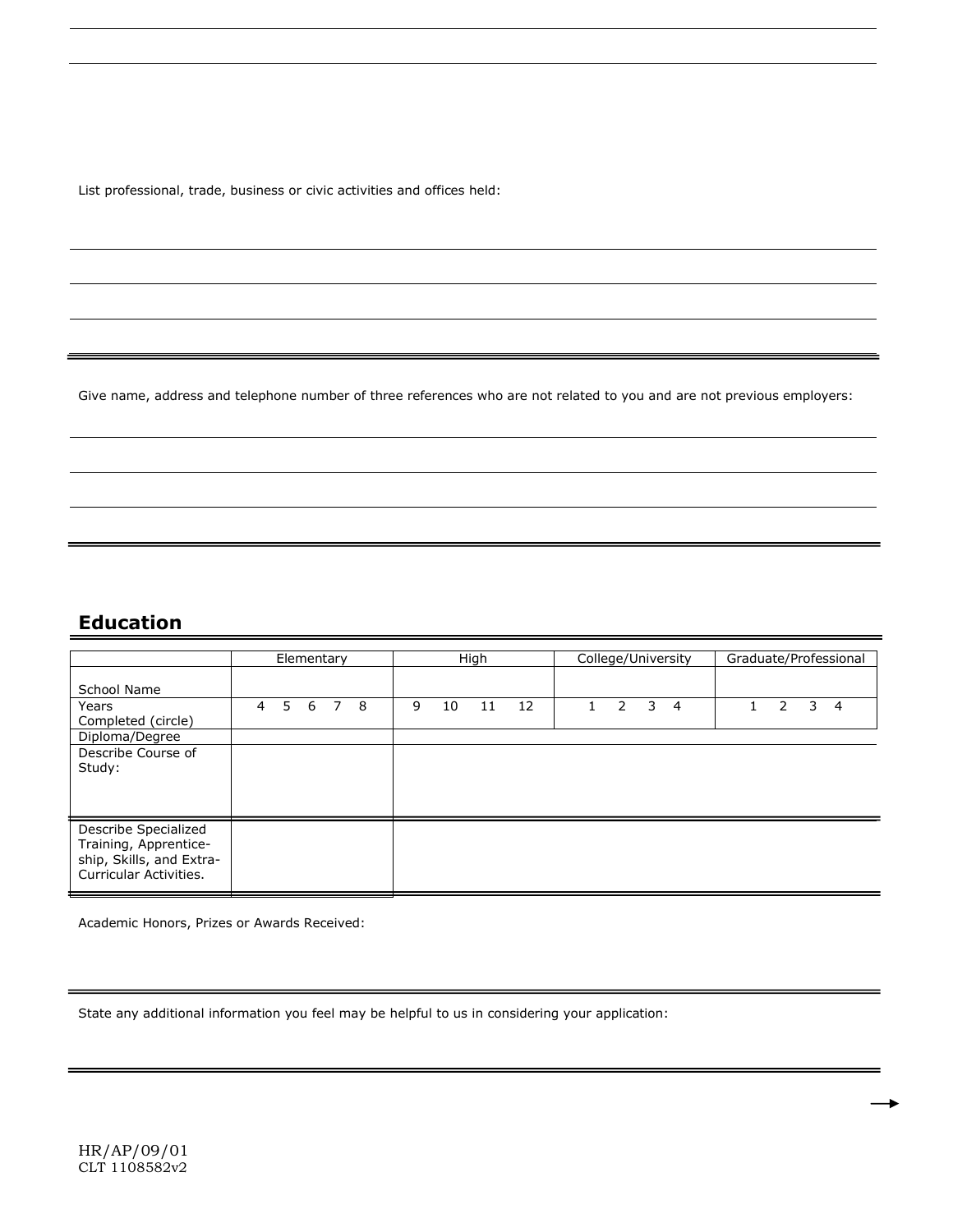## **Applicant's Statement**

I certify that this application was completed by me, and that all entries on it and information in it are true and complete to the best of my knowledge. I understand that if false or misleading information is given in my application, interview(s), or in any other portion of the hiring process, the Company has a right to reject my application or terminate my employment upon discovery of such falsification.

I authorize investigation of all statements contained herein and the references listed above to give you any and all information concerning my previous employment and any pertinent information they may have, personal or otherwise, and release all parties from liability for any damage that may result from furnishing same to you.

If I am offered employment, I agree to undergo a medical examination, including drug testing, and I understand that any offer of employment is contingent upon the results of those examinations. I authorize any doctor, hospital, clinic, laboratory, or other medical facility to furnish any medical information about me as may be necessary. I also understand that the Company may conduct post-employment drug testing, including random drug testing, for-cause testing, and post-accident drug testing. If I am hired, I consent to such drug testing.

I understand that any employment relationship with the Company is for no fixed period of time and is terminable "at-will" either by me or the Company at any time and for any reason not in violation of the laws, and no representative of the Company other than the President of the Company has authority to enter into any agreement contrary to the foregoing, and that any such agreement must be in writing and directed to me personally. I further understand that the statements contained in Company policies, handbooks, or other materials do not create any guarantee of employment and that the Company may from time to time modify or terminate existing policies, practices, benefits, plans, or other programs within the limits and requirements imposed by law.

I understand, also, that I am required to abide by all rules and regulations of the Company.

I understand that this application shall be considered active for 60 days after I sign it, and that I must reapply with TMA after 60 days to be considered for employment.

**Signature of Applicant Date**